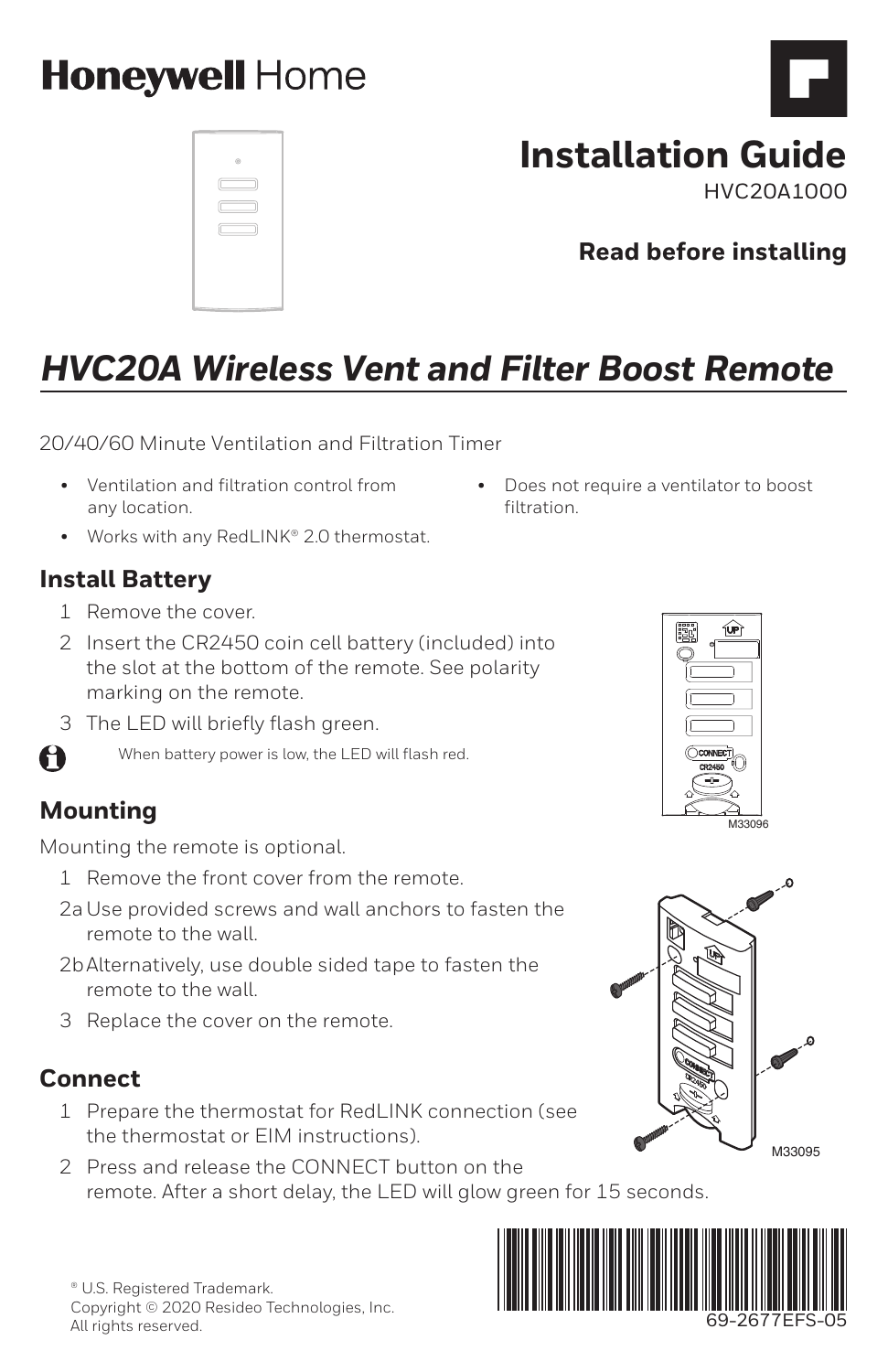### **LED Operation**

During normal operation the LED will be off when the remote is idle. If the LED remains off when a button is pressed then the battery has failed.

After a button press the LED will function as follows:

- Green when a button is pressed.
- Quickly flashing red when the battery needs to be replaced.
- Slowly flashing amber when the remote is disconnected from the system.
- The LED will be off when the remote is idle.

During wireless connection to the system the LED will function as follows:

- Solid green for 15 seconds: connected to the system.
- Solid red: the remote did not connect to the system.

## **Disconnect from RedLINK System**

Press and hold the CONNECT button on the remote until the LED glows amber (about 10 seconds) to disconnect from the RedLINK system.



If you replace a thermostat or Equipment Interface Module, disconnect the remote from the old device. Then follow the steps on page 1 to re-connect the remote to the wireless network.

## **Setting up Ventilation and Filtration Boost at the Thermostat**

#### **Ventilation and Filtration Boost**

Wire ventilator and choose the type of ventilation in Installer Set Up of the thermostat. Filtration will be boosted with ventilation if the system is set up to run the fan with ventilation.

#### **Filtration Boost without a Ventilator**

Choose passive ventilation (fan only) for the ventilation type in Installer Set Up of the thermostat. When the remote button is pressed the equipment fan will circulate air through the filter.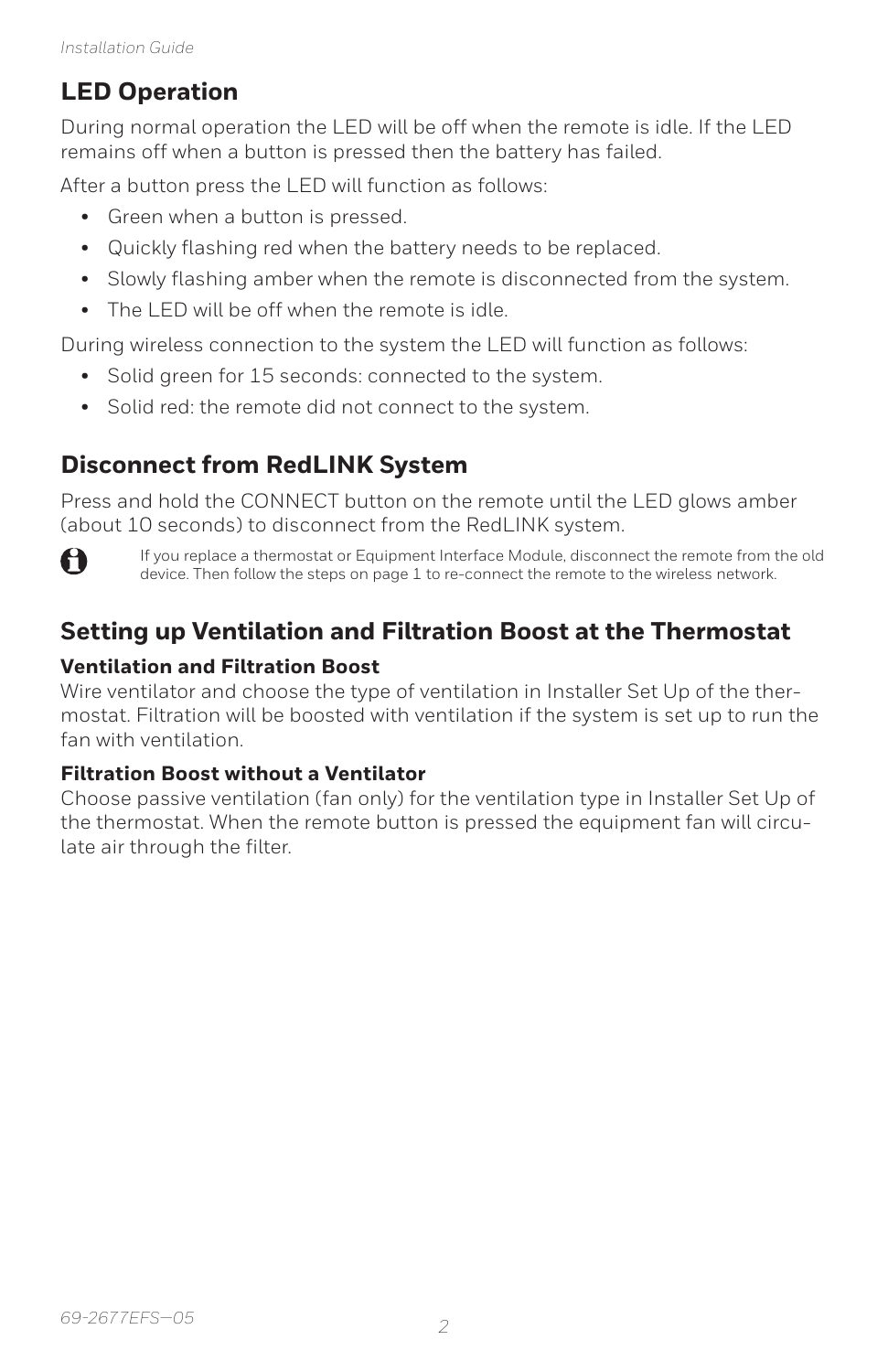# **Operation**

The Wireless Vent and Filter Boost Remote provides onetouch control of the ventilation and filtration systems.

The remote has three buttons: 20, 40, and 60 minutes. The ventilation and filtration can be temporarily boosted for 20, 40, or 60 minutes, depending on the button pressed.

Pressing one of these buttons temporarily boosts the ventilation and filtration for either the time on the button or the current run time at the thermostat, whichever is greater. Vent boost can be cancelled from the thermostat.

| ۰      |
|--------|
| Œ<br>Τ |
|        |
|        |
|        |
|        |
| M33097 |

## **Specifications**

Operating Ambient Temperature 35 to 114° F (1.7 to 45.6° C)

Operating Relative Humidity 5% to 90% (non-condensing)

Physical Dimensions (height, width, depth) 2-7/8 x 1-7/8 x 15/16 inches (74 x 48 x 24 mm

Input: 3 V

This device contains a Lithium battery which may contain Perchlorate material. Special handling may be required. See www.dtsc.ca.gov/hazardouswaste/perchlorate.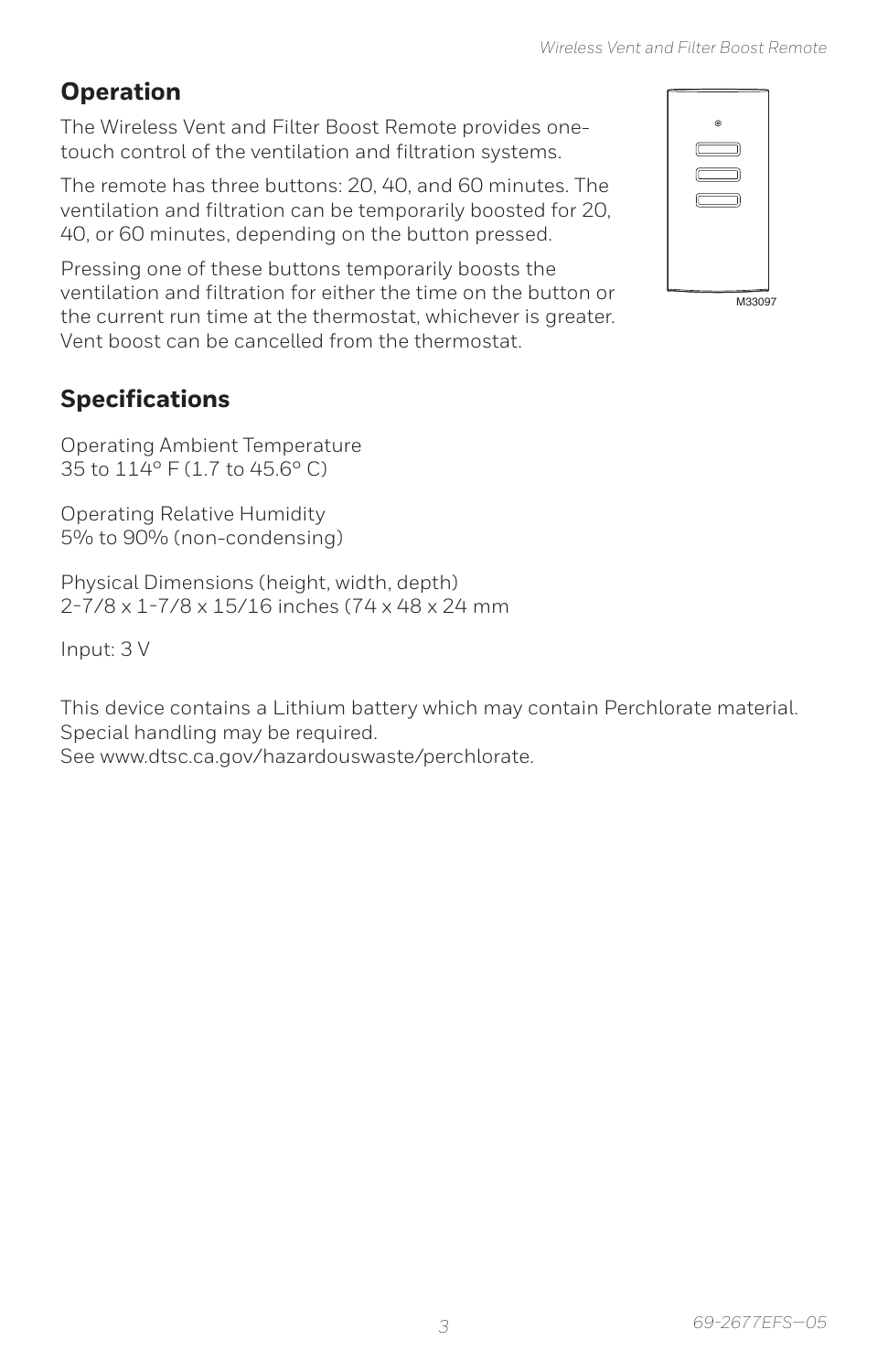## **Regulatory information**

#### **FCC Compliance Statement (Part 15.19) (USA only)**

## **This device complies with Part 15 of the FCC Rules. Operation is subject to the following two conditions:**

- This device may not cause harmful interference, and
- 2 This device must accept any interference received, including interference that may cause undesired operation.

#### **FCC Warning (Part 15.21) (USA only)**

Changes or modifications not expressly approved by the party responsible for compliance could void the user's authority to operate the equipment.

#### **FCC Interference Statement (Part 15.105 (b)) (USA only)**

This equipment has been tested and found to comply with the limits for a Class B digital device, pursuant to Part 15 of the FCC Rules. These limits are designed to provide reasonable protection against harmful interference in a residential installation. This equipment generates uses and can radiate radio frequency energy and, if not installed and used in accordance with the instructions, may cause harmful interference to radio communications. However, there is no guarantee that interference will not occur in a particular installation. If this equipment does cause harmful interference to radio or television reception, which can be determined by turning the equipment off and on, the user is encouraged to try to correct the interference by one of the following measures:

- Reorient or relocate the receiving antenna.
- Increase the separation between the equipment and receiver.
- Connect the equipment into an outlet on a circuit different from that to which the receiver is connected.
- Consult the dealer or an experienced radio/TV technician for help.

#### **Equipment interface module, thermostats and indoor sensor**

To comply with FCC and Industry Canada RF exposure limits for general population/ uncontrolled exposure, the antenna(s) used for these transmitters must be installed to provide a separation distance of at least 20 cm from all persons and must not be co-located or operating in conjunction with any other antenna or transmitter.

#### **Section 7.1.2 of RSS-GEN**

Under Industry Canada regulations, this radio transmitter may only operate using an antenna of type and maximum (or lesser) gain approved for the transmitter by Industry Canada. To reduce potential radio interference to other users, the antenna type and its gain should be so chosen that the equivalent isotropically radiated power (e.i.r.p.) is not more than that necessary for successful communication.

#### **Section 7.1.3 of RSS-GEN**

This device contains licence-exempt transmitter(s)/receiver(s) that comply with Innovation, Science and Economic Development Canada's licence-exempt RSS(s). Operation is subject to the following two conditions:

- 1 This device may not cause interference.
- 2 This device must accept any interference, including interference that may cause undesired operation of the device.

The operation of this equipment is subject to the following two conditions: (1) this equipment or device may not cause harmful interference, and (2) this equipment or device must accept any interference, including interference that may cause undesired operation.

#### Need Help?

For assistance please visit **http://customer.resideo.com**, or call toll-free: **1-800-468-1502**



Resideo Technologies Inc. 1985 Douglas Drive North, Golden Valley, MN 55422 1-800-468-1502 **www.resideo.com** 69-2677EFS—05 M.S. Rev. 04-20 | Printed in United States

© 2020 Resideo Technologies, Inc. All rights reserved.

The Honeywell Home trademark is used under license from Honeywell International, Inc. This product is manufactured by Resideo Technologies, Inc. and its affiliates.

Tous droits réservés. La marque de commerce Honeywell Home est utilisée avec l'autorisation d'Honeywell International, Inc. Ce produit est fabriqué par Resideo Technologies, Inc. et ses sociétés affiliées.

Todos los derechos reservados. La marca comercial Honeywell Home se utiliza bajo licencia de Honeywell International, Inc. Este producto es fabricado por Resideo Technologies, Inc. y sus afiliados.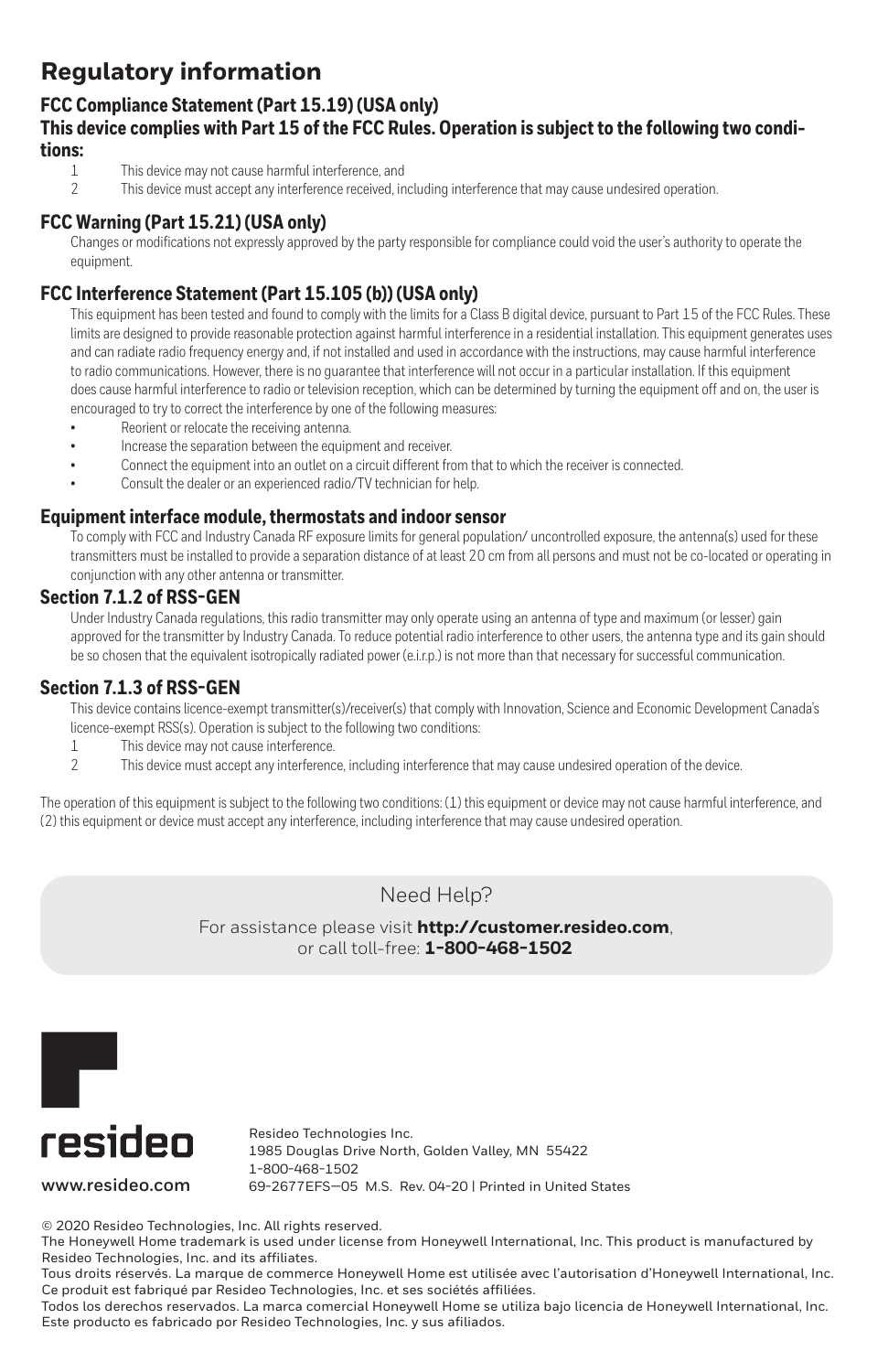# **Honeywell Home**

|    | ø |  |
|----|---|--|
| ſΓ |   |  |
| C  |   |  |
|    |   |  |
|    |   |  |
|    |   |  |

# **Guide d'installation**

• Ne nécessite pas de ventilateur pour la

surfiltration.

HVC20A1000

# *Dispositif à distance de surventilation et de surfiltration sans fil HVC20A*

Minuterie de ventilation et de filtration de 20/40/60 minutes

- Régulation de la ventilation et de la filtration de n'importe quel endroit.
- Fonctionne avec les thermostats RedLINK® 2.0

### **Installation de la pile**

- 1 Retirer le couvercle.
- 2 Insérer une pile bouton CR2450 (incluse) dans l'emplacement au bas du dispositif à distance. Voir la polarité indiquée sur le dispositif à distance.
- 3 Le voyant DEL clignotera rapidement vert.

Lorsque la pile est faible, le voyant DEL clignotera rouge.

## **Montage**

A

Le montage du dispositif à distance est optionnel.

- 1 Retirer le couvercle avant du dispositif à distance.
- 2aUtiliser la visserie et les ancres de montage inclus pour fixer le dispositif au mur.
- 2bIl est également possible d'utiliser un ruban adhésif double face pour fixer la télécommande au mur.
- 3 Remettre le couvercle avant sur le dispositif à distance.





## **Connexion**

- 1 Préparer le thermostat à la connexion RedLINK (voir instructions du thermostat ou de l'EIM).
- 2 Appuyer sur le bouton CONNECT et le relâcher du dispositif à distance. Après un court délai, le voyant DEL s'allume en vert pendant 15 secondes.

® Marque déposée américaine. Copyright © 2020 Resideo Technologies, Inc. Tous droits réservés.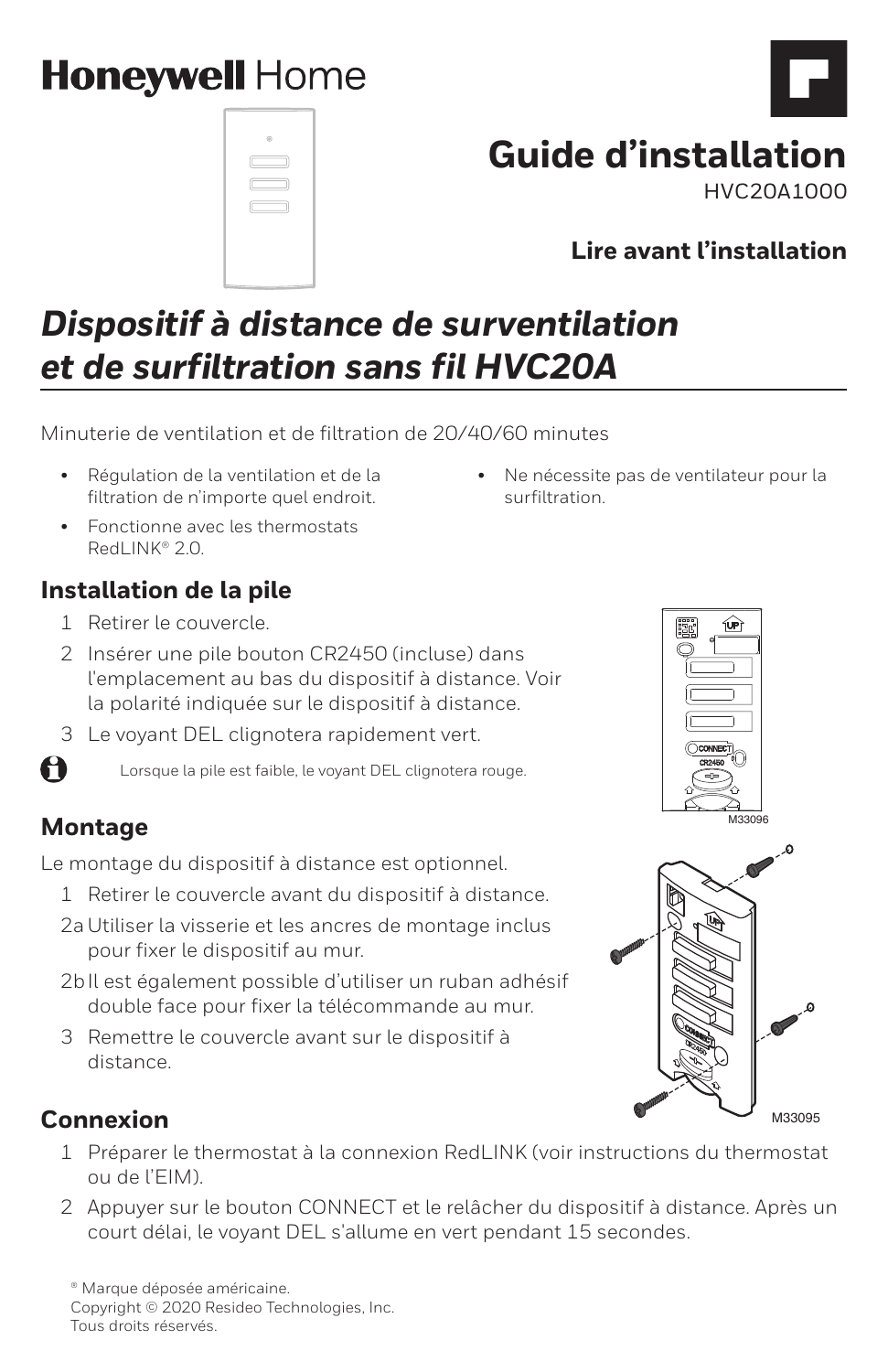### **Fonctionnement du voyant DEL**

Lors du fonctionnement normal, le voyant DEL est éteint lorsque le dispositif à distance est en veille. Si le voyant DEL reste éteint lorsqu'une touche est appuyée, la pile est morte.

Le voyant DEL fonctionne de la façon suivante lorsqu'une touche est appuyée :

- Vert lorsqu'une touche est appuyée.
- Clignotements rouges rapides lorsque la pile doit être remplacée.
- Clignotements oranges lents lorsque le dispositif à distance est débranché du système.
- Le voyant DEL est éteint lorsque le dispositif à distance est en veille.

Durant la connexion sans fil au système, le voyant DEL fonctionne de la façon suivante :

- Vert en continu pendant 15 secondes : branché au système.
- Rouge en continu : le dispositif à distance n'a pas fait la connexion au système.

## **Déconnexion du système RedLINK**

Appuyer sans relâcher sur le bouton CONNECT et du dispositif à distance jusqu'à ce que le voyant s'illumine ambre (environ 10 secondes) pour déconnecter du système RedLINK.



Pour remplacer un thermostat ou un module d'interface d'équipement, déconnecter le dispositif à distance de l'ancien appareil. Puis suivre les étapes à la page 1 pour effectuer la reconnexion du dispositif à distance au réseau sans fil.

### **Réglage de la surventilation et de la surfiltration sur le thermostat**

#### **Surventilation et surfiltration**

Câblez le ventilateur et choisissez le type de ventilation dans la Configuration de l'installateur sur le thermostat. La surfiltration est activée avec la ventilation si le système est configuré pour actionner le ventilateur avec la ventilation.

#### **Surfiltration sans ventilateur**

Choisissez ventilation passive (ventilateur uniquement) pour le type de ventilation dans la Configuration de l'installateur sur le thermostat. Lorsque la touche à distance est appuyée, le ventilateur de l'équipement fait circuler l'air par le filtre.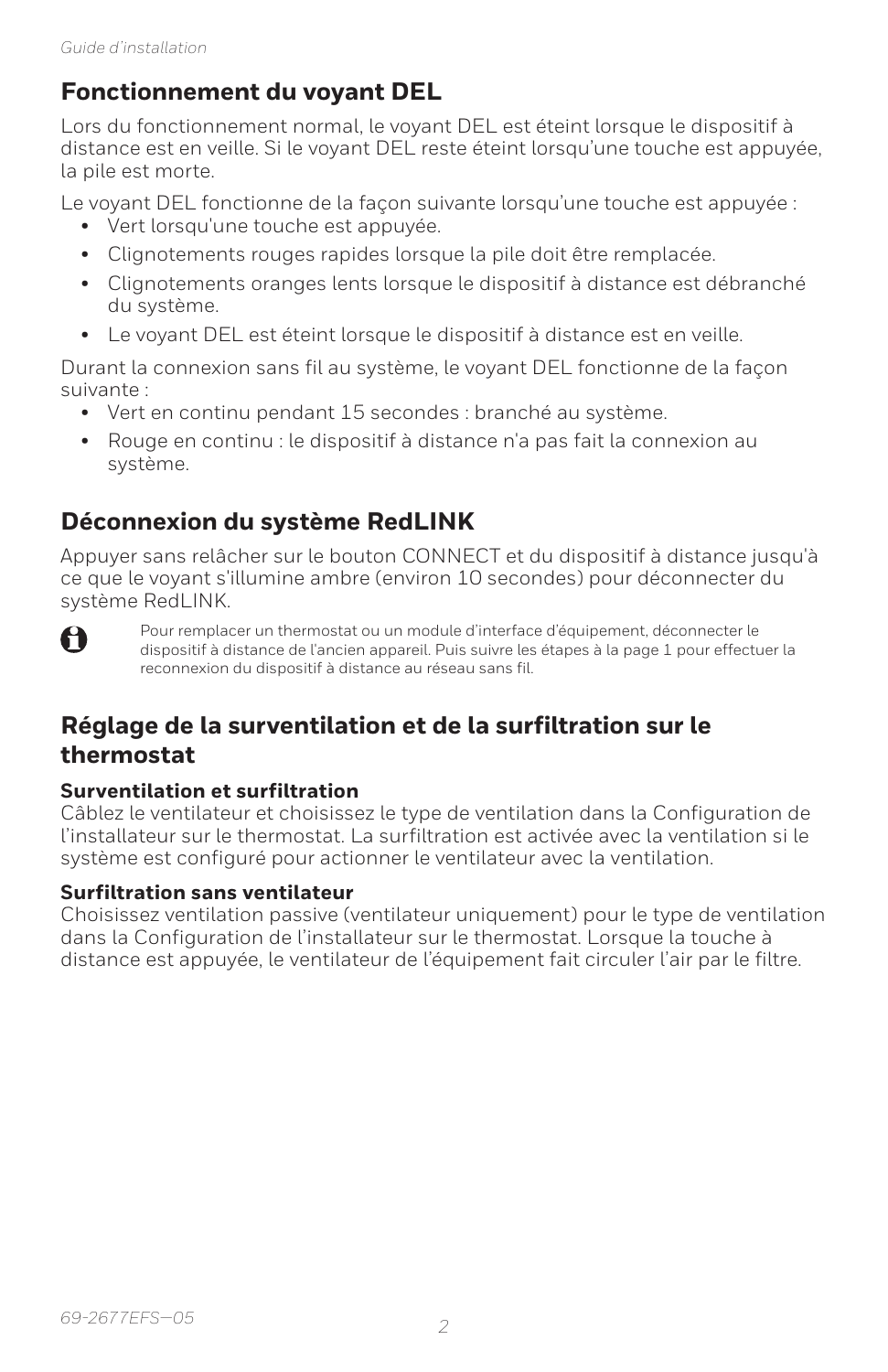## **Fonctionnement**

Le dispositif à distance de surventilation et de surfiltration sans fil assure la commande à une seule touche des systèmes de ventilation et de filtration.

Le dispositif à distance possède trois touches : 20, 40, et 60 minutes. La ventilation et la filtration peuvent être temporairement suralimentées pendant 20, 40 et 60 minutes, selon la touche qui est appuyée.

Le fait d'appuyer sur une de ces touches suralimente temporairement le système de ventilation et de filtration pendant le temps indiqué sur la touche ou la durée réglée



au thermostat, la durée supérieure étant sélectionnée. La surventilation peut être annulée à partir du thermostat.

## **Caractéristiques techniques**

Température ambiante de service 1,7 à 45,6 °C (35 à 114 °F)

Humidité relative de service 5 % à 90 % (sans condensation)

Dimensions (hauteur, largeur, profondeur) 74 x 48 x 24 mm (2-7/8 x 1-7/8 x 15/16 po)

s

Ce dispositif contient une pile au lithium pouvant contenir du perchlorate. Une manipulation spéciale peut être requise. Voir www.dtsc.ca.gov/hazardouswaste/perchlorate.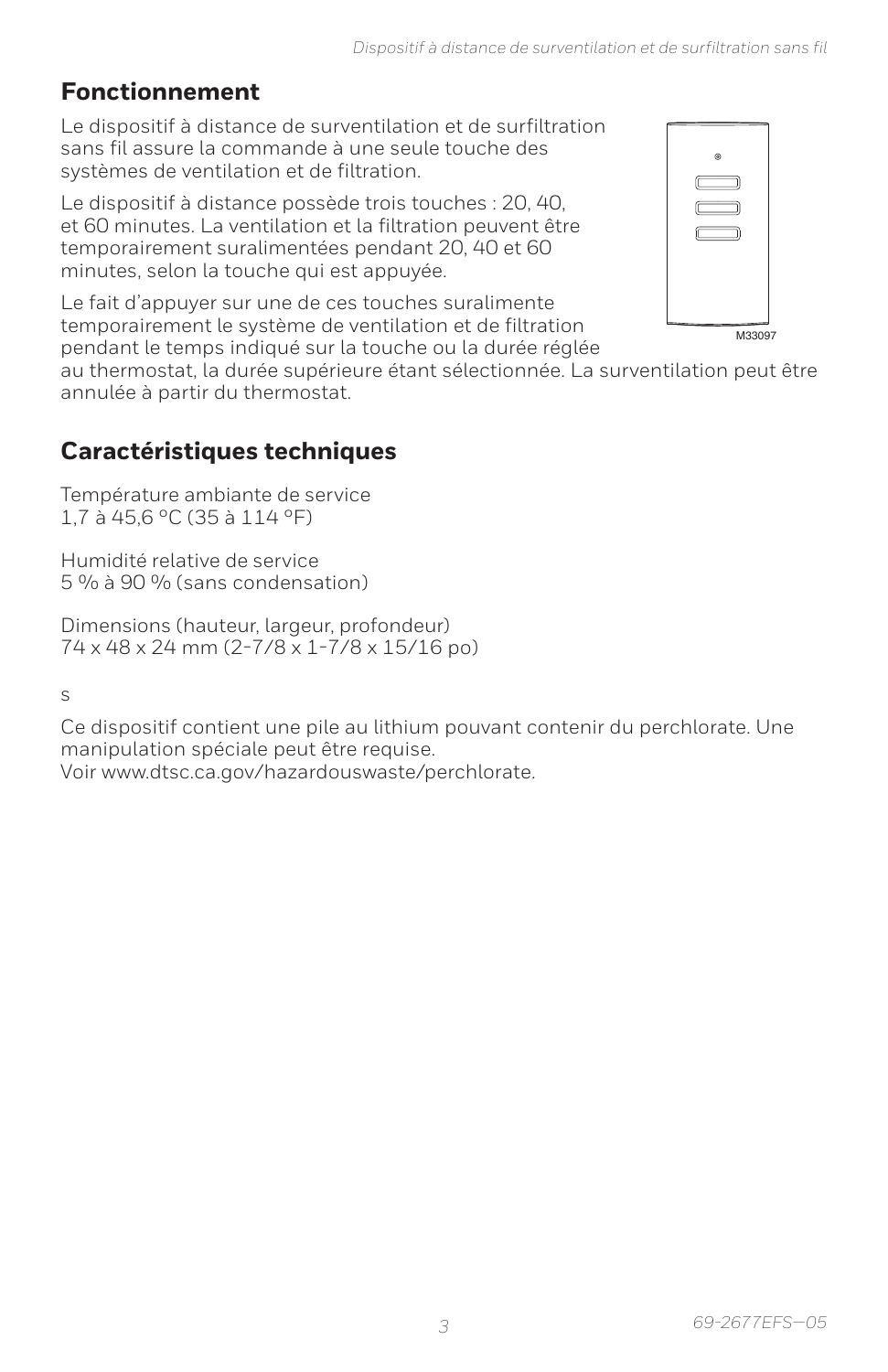### **Informations réglementaires**

#### **Déclaration de conformité de la FCC (Partie 15.19) (États-Unis uniquement)**

**Ce dispositif est conforme à la Partie 15 du règlement de la FCC. Le fonctionnement est soumis aux deux conditions suivantes :**

- 1 Ce dispositif ne doit pas causer d'interférences nuisibles, et
- 2 Ce dispositif doit accepter toutes les interférences reçues, y compris celles pouvant causer un fonctionnement non souhaité.

#### **Avertissement de la FCC (Partie 15.21) (États-Unis uniquement)**

Les changements et les modifications non expressément approuvés par la partie responsable de la conformité peuvent annuler l'autorité de l'utilisateur à utiliser l'équipement.

#### **Déclaration d'interférence de la FCC (Partie 15.105 (b)) (États-Unis uniquement)**

Cet équipement a été testé et est conforme aux limites des dispositifs numériques de Classe B , conformément à la Partie 15 du règlement de la FCC. Ces limites sont conçues pour fournir une protection raisonnable contre les interférences nuisibles dans une installation résidentielle. Cet équipement génère, utilise et peut émettre de l'énergie de radiofréquence, et s'il n'est pas installé et utilisé conformément aux instructions, peut causer des interférences nuisibles aux communications radio. Il n'y a toutefois aucune garantie qu'une interférence n'aura pas lieu dans une installation particulière. Si cet équipement cause des interférences nuisibles à la réception radio et télévision, ce qui peut être déterminé en éteignant le dispositif et en le remettant en marche, il est recommandé à l'utilisateur de tenter de corriger l'interférence par l'une des mesures suivantes:

- Réorienter ou déplacer l'antenne réceptrice.
- Augmenter la séparation entre l'équipement et le récepteur.
- Brancher l'équipement dans la prise d'un circuit différent de celui auquel le récepteur est connecté.
- Consulter le distributeur ou un technicien radio/TV compétent pour obtenir de l'aide.

#### **Module d'interface d'équipement, thermostats et capteur d'intérieur**

Pour assurer la conformité aux limites d'exposition RF de la FCC et d'Industrie Canada pour la population générale/l'exposition non contrôlée, la ou les antennes utilisées pour ces transmetteurs doivent être installées de façon à fournir une distance de séparation d'au moins 20 cm de toutes les personnes et ne doivent pas être situées ou fonctionner avec toute autre antenne ou transmetteur.

#### **Section 7.1.2 de RSS-GEN**

Conformément aux normes d'Industrie Canada, ce transmetteur radio ne peut fonctionner qu'avec une antenne dont le type et le gain maximum sont approuvés par Industrie Canada. Pour réduire les risques d'interférences radio encourus par d'autres utilisateurs, le type et le gain de l'antenne doivent être choisis de façon à ce que la puissance rayonnée isotrope équivalente (PIRE) ne soit pas supérieure à celle nécessaire pour établir une bonne communication.

#### **Section 7.1.3 de RSS-GEN**

L'émetteur/récepteur exempt de licence contenu dans le présent appareil est conforme aux CNR d'Innovation, Sciences et Développement économique Canada applicables aux appareils radio exempts de licence. L'exploitation est autorisée aux deux conditions suivantes :

- 1 L'appareil ne doit pas produire de brouillage;
- 2 L'appareil doit accepter tout brouillage radioélectrique subi, même si le brouillage est susceptible d'en compromettre le fonctionnement.

Le fonctionnement de cet équipement est sou-mis aux deux conditions suivantes : (1) cet équipement ne doit causer aucune interférence nuisible et (2) il doit accepter toutes les interférences, y compris celles qui peuvent l'activer de façon inopinée.

#### Besoin d'aide?

Pour obtenir de l'aide, merci de visiter **http://customer.resideo.com**, ou d'appeler le numéro gratuit : **1-800-468-1502**



**www.resideo.com**

Resideo Technologies Inc. 1985 Douglas Drive North, Golden Valley, MN 55422 1-800-468-1502 69-2677EFS—05 M.S. Rev. 04-20 | Imprimé aux États-Unis

© 2020 Resideo Technologies, Inc. All rights reserved.

The Honeywell Home trademark is used under license from Honeywell International, Inc. This product is manufactured by Resideo Technologies, Inc. and its affiliates.

Tous droits réservés. La marque de commerce Honeywell Home est utilisée avec l'autorisation d'Honeywell International, Inc. Ce produit est fabriqué par Resideo Technologies, Inc. et ses sociétés affiliées.

Todos los derechos reservados. La marca comercial Honeywell Home se utiliza bajo licencia de Honeywell International, Inc. Este producto es fabricado por Resideo Technologies, Inc. y sus afiliados.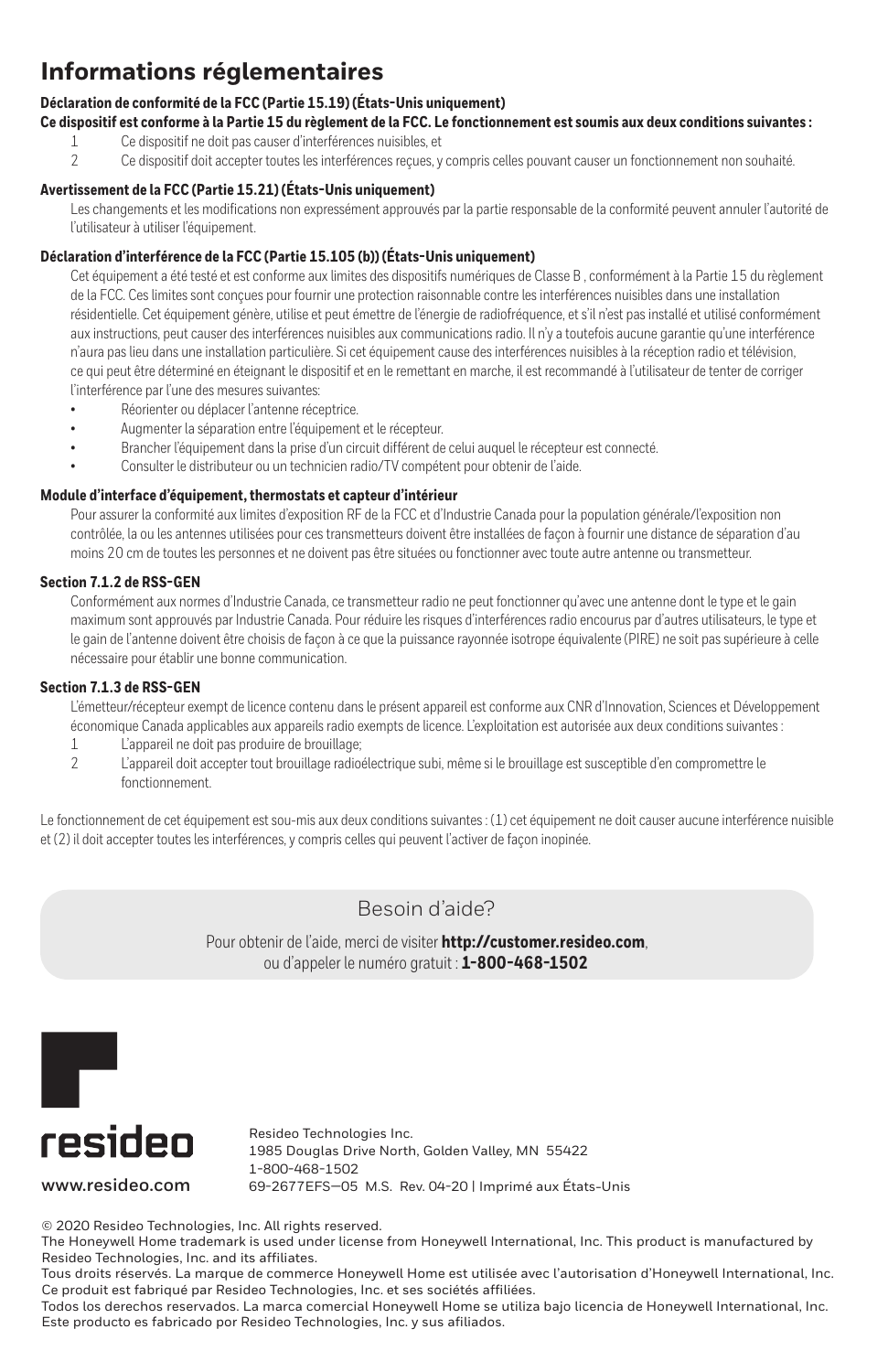# **Honeywell Home**

|   | ø      |   |  |
|---|--------|---|--|
|   | $\Box$ |   |  |
| c |        | ⊐ |  |
|   | r –    |   |  |

# **Guía de instalación**

HVC20A1000

**Leer antes de instalar**

# *Remoto inalámbrico para reforzar la ventilación y la filtración HVC20A*

Temporizador de ventilación y filtración de 20/40/60 minutos

- Control de la ventilación y la filtración desde cualquier lugar.
- Funciona con cualquier termostato RedLINK® 2.0

# **Instalación de la batería**

- 1 Quite la cubierta.
- 2 Inserte una nueva batería de botón CR2450 (que se incluye) en la ranura en la parte inferior del remoto. Observe las marcas de la polaridad en el remoto.
- 3 El LED destellará brevemente en verde.

Cuando la batería tiene poca carga, el LED destellará en rojo.

# **Montaje**

61

El montaje del remoto es opcional.

- 1 Retire la cubierta frontal del remoto.
- 2aUtilice los tornillos y los tarugos de pared que se suministran para fijar el remoto a la pared.
- 2bComo alternativa, use cinta adhesiva de doble cara para sujetar el control remoto a la pared.
- 3 Vuelva a colocar la cubierta del remoto.

## **Conexión**

- 1 Prepare el termostato para la conexión RedLINK (refiérase a las instrucciones del termostato o del EIM).
- 2 Presione y suelte el botón CONNECT del remoto. Después de una breve demora, el LED brillará en verde durante 15 segundos.

® Marca comercial registrada en los EE. UU. Copyright © 2020 Resideo Technologies, Inc. Todos los derechos reservados.





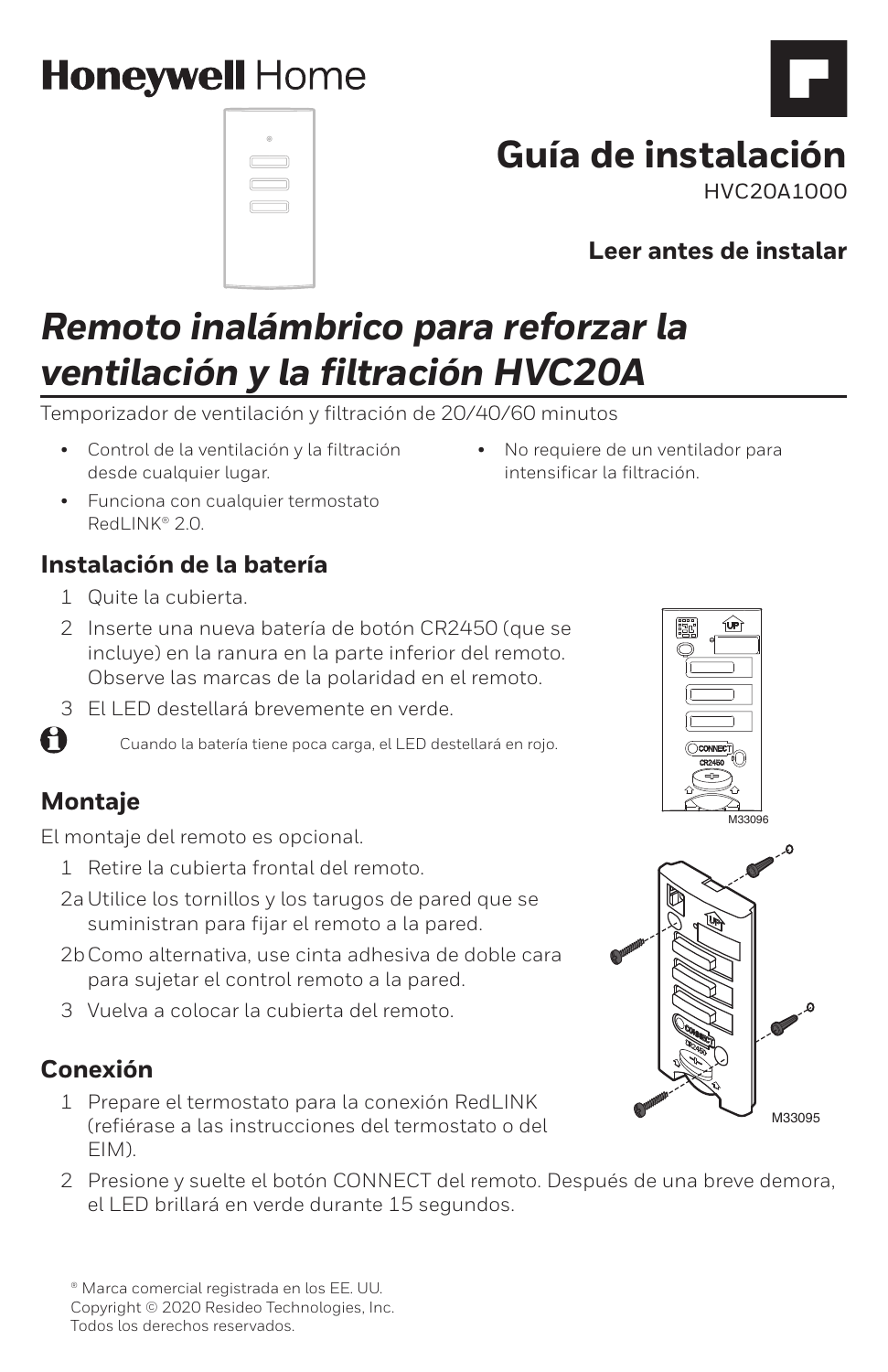### **Funcionamiento de LED**

Durante el funcionamiento normal el LED estará apagado cuando el remoto está inactivo. Si el LED permanece apagado cuando se oprime un botón, la batería está agotada.

Después de que presiona un botón, el LED funcionará como sigue:

- Verde cuando se oprime un botón.
- Destella rápidamente en rojo cuando debe cambiar la batería.
- Destella lentamente en ámbar cuando el remoto está desconectado del sistema.
- El LED estará apagado cuando el remoto está inactivo.

Durante la conexión inalámbrica al sistema, el LED funcionará como sigue:

- Verde fijo durante 15 segundos: conectado al sistema.
- Rojo fijo: el remoto no se conectó al sistema.

## **Desconexión del sistema RedLINK**

Presione y sostenga oprimido el botón CONNECT del remoto hasta que el LED destelle en ámbar (aproximadamente 10 segundos) para desconectarse del sistema RedLINK.



Si cambia un termostato o un módulo de interfaz del equipo, desconecte el remoto del dispositivo antiguo. Siga el procedimiento de la página 1 para reconectar el remoto a la red inalámbrica.

### **Configuración del refuerzo de la ventilación y la filtración en el termostato**

#### **Refuerzo de la ventilación y la filtración**

Cablee el ventilador y elija el tipo de ventilación en Configuración del termostato por parte del instalador. Se reforzará la filtración con la ventilación si el sistema se configura para que trabaje el ventilador con ventilación.

#### **Refuerzo de la filtración sin un ventilador**

Elija la ventilación pasiva (ventilador únicamente) para el tipo de ventilación en Configuración del termostato por parte del instalador. Cuando el botón de remoto se presiona el ventilador del equipo hará circular el aire a través del filtro.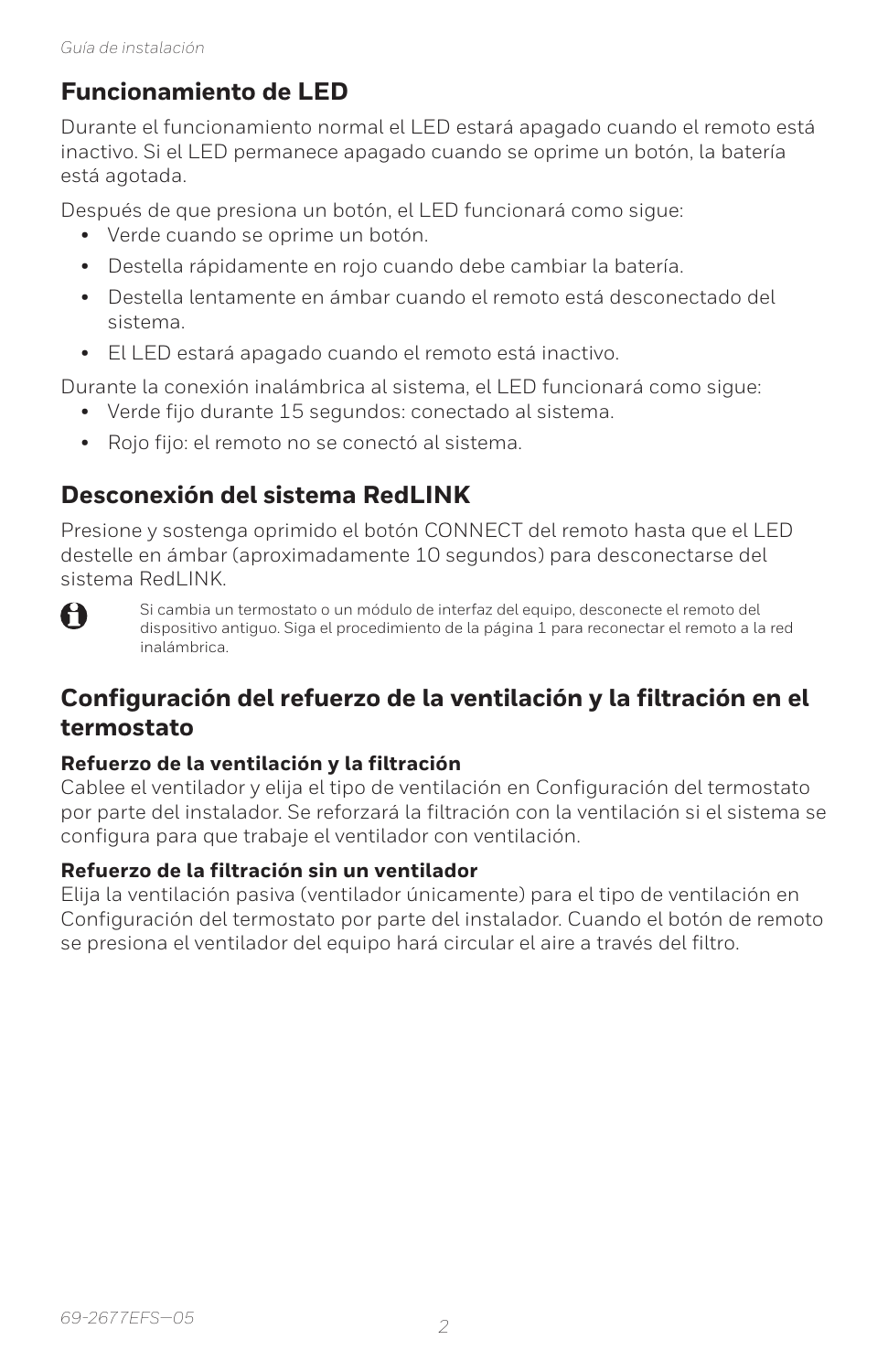# **Funcionamiento**

El remoto inalámbrico para reforzar la ventilación y la filtración brinda el control de sus sistemas de ventilación y filtración con tan sólo un toque.

El remoto tiene tres botones: 20, 40 y 60 minutos. La función de ventilación y filtración puede reforzarse temporalmente durante 20, 40 o 60 minutos, dependiendo del botón que se presione.

Presionar uno de estos botones refuerza temporalmente la función del ventilador y la filtración por el tiempo que indica el botón o por el tiempo actual de funcionamiento M33097

del termostato, el que sea mayor. El aumento de la función de ventilación puede cancelarse desde el termostato.

# **Especificaciones**

Temperatura ambiente de funcionamiento 35 a 114° F (1.7 a 45.6° C)

Humedad relativa de funcionamiento 5% al 90% (sin condensación)

Dimensiones físicas (alto, ancho, profundidad) 2-7/8 x 1-7/8 x 15/16 in (74 x 48 x 24 mm)

Entrada: 3 V

Este dispositivo tiene baterías de litio que pueden contener material con perclorato. Es posible que necesite una manipulación especial. Visite www.dtsc.ca.gov/hazardouswaste/perchlorate.